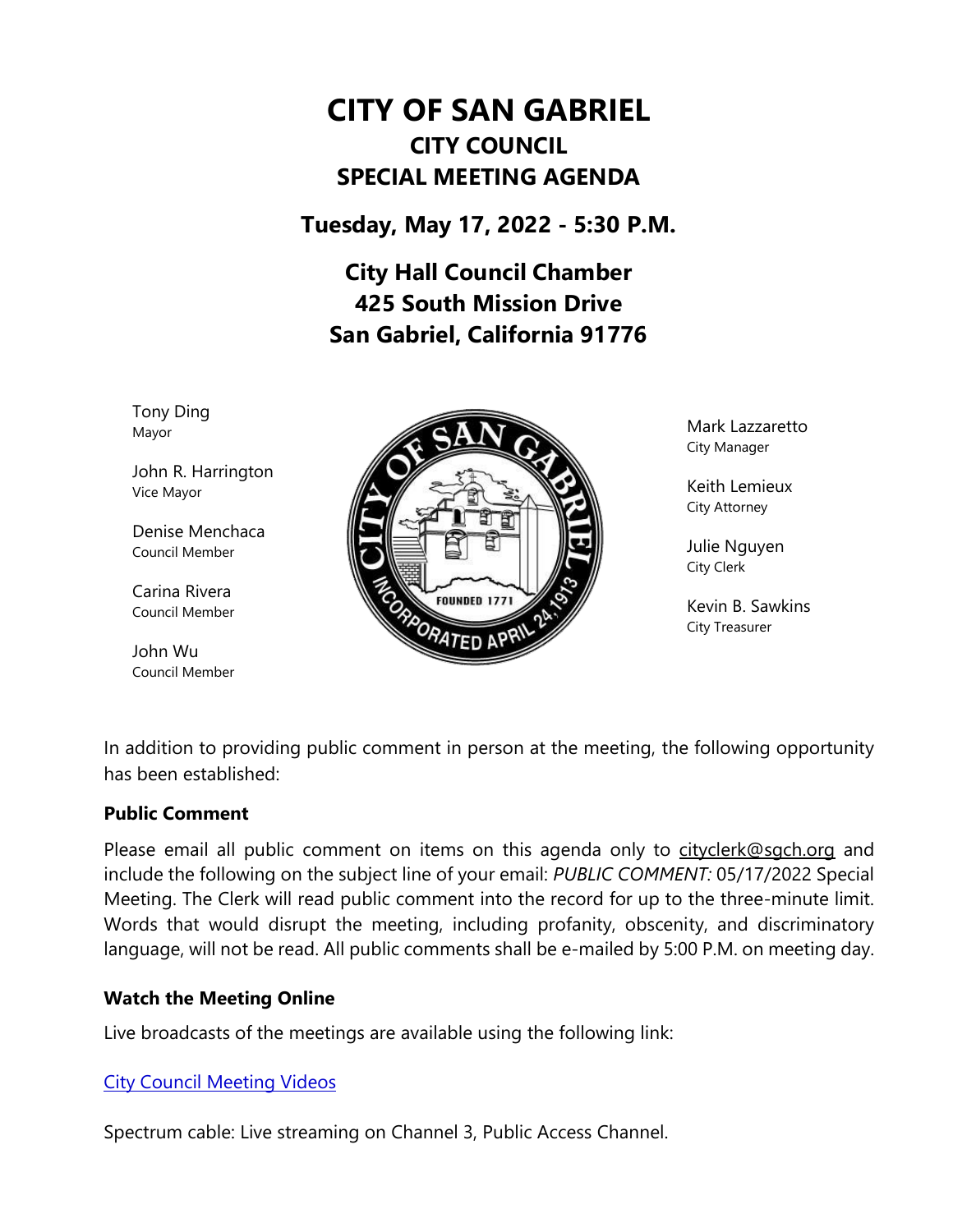#### **City Council Special Meeting Agenda Tuesday, May 17, 2022**

- **CALL TO ORDER**
- **ROLL CALL:** Mayor Ding, Vice Mayor Harrington, Council Members Menchaca, Rivera, Wu

#### **1. CLOSED SESSION**

- **A. CONFERENCE WITH LEGAL COUNSEL – EXISTING LITIGATION (§ 54956.9)** City of San Gabriel v. San Gabriel Valley Council of Governments
- **B. CONFERENCE WITH LEGAL COUNSEL – EXISTING LITIGATION (§ 54956.9)** Tappan Zee v. City of San Gabriel et al. (U.S. Dist. Court CDCA Case No. 2:21 cv-06167).

# **C. CONFERENCE WITH LABOR NEGOTIATOR (GOVERNMENT CODE §54957.6)**

City Negotiators – City Manager Lazzaretto, City Attorney Lemieux, and Human Resources/Risk Management Director Macias, Labor Relations Counsel Steve Filarsky.

Regarding the following Employee Organizations – San Gabriel Police Officers' Association, San Gabriel Police Management Group, San Gabriel Firefighters' Association, San Gabriel Fire Management Group and all Unrepresented Employees.

#### **3. ADJOURNMENT**

The next regular City Council meeting will be held on Tuesday, May 17, 2022, at 6:30 P.M. Information regarding matters to be considered at each meeting will be available on the Friday before the City Council meeting on the City's website at [www.sangabrielcity.com.](http://www.sangabrielcity.com/)

**Materials Available for Inspection.** You may view agenda items online at www.sangabrielcity.com/agendacenter. Materials related to an item on this Agenda, submitted to the City Council after distribution of the Agenda packet, will be posted on the City website.

**Persons with Disabilities.** Upon request, this Agenda will be made available in appropriate alternative formats to persons with disabilities, as required by Section 202 of the Americans with Disabilities Act of 1990.

**Persons requesting a Translator.** Any person requesting translation for the meeting must notify the City Clerk Department at cityclerk@sgch.org at least 48 hours before the meeting.